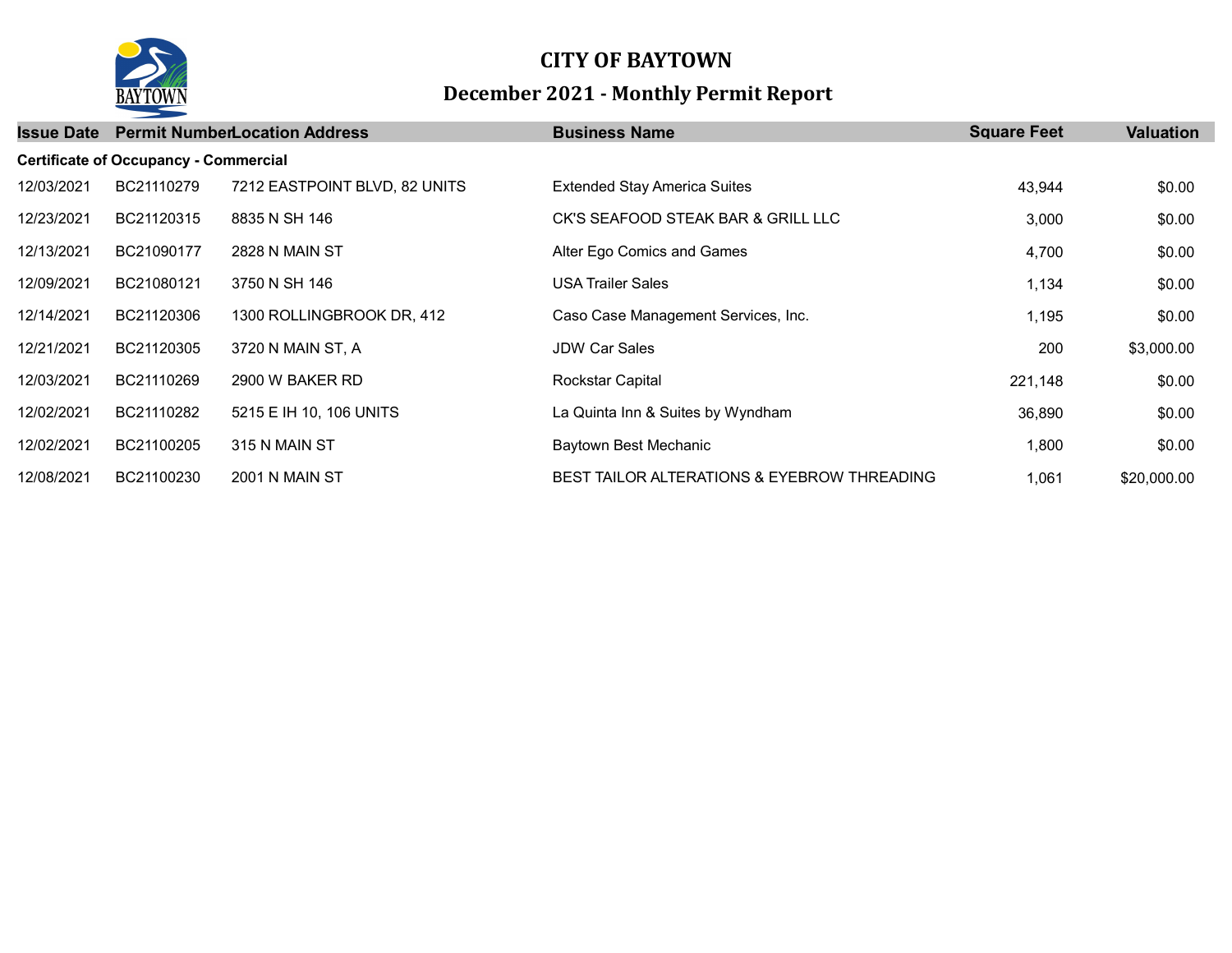|                                 |                                   | <b>Issue Date Permit NumberLocation Address</b> | <b>Business Name</b> | <b>Square Feet</b> | <b>Valuation</b> |
|---------------------------------|-----------------------------------|-------------------------------------------------|----------------------|--------------------|------------------|
| <b>Demolition - Residential</b> |                                   |                                                 |                      |                    |                  |
| 12/23/2021                      | BR21120799                        | 1901 BEAUMONT RD                                | N/A                  | 808                | \$0.00           |
| 12/13/2021                      | BR21120726                        | 3711 CROSBY CEDAR BAYOU RD                      | N/A                  | 1,172              | \$10,000.00      |
| 12/22/2021                      | BR21120753                        | 600 E HUNNICUTT AVE                             | N/A                  | 500                | \$0.00           |
| 12/14/2021                      | BR21110673                        | 418 S BURNETT DR                                | N/A                  | 3,233              | \$0.00           |
| 12/06/2021                      | BR21120715                        | 4820 N MAIN ST                                  | N/A                  | 2,484              | \$0.00           |
| 12/02/2021                      | BR21120713                        | 623 GRESHAM AVE                                 | N/A                  | 760                | \$0.00           |
| 12/06/2021                      | BR21120714                        | 9923 CEDAR BRANCH DR                            | N/A                  | 985                | \$0.00           |
| 12/07/2021                      | BR21110679                        | 117 CROW RD                                     | N/A                  | 2,400              | \$163,000.00     |
| 12/06/2021                      | BR21110697                        | 512 SCOTT AVE                                   | N/A                  | 1,518              | \$0.00           |
| 12/06/2021                      | BR21120716                        | 2208 NEW JERSEY ST                              | N/A                  | 476                | \$0.00           |
| 12/14/2021                      | BR21110605                        | 2501 MISSOURI ST                                | N/A                  | 2,573              | \$105,999.00     |
| 12/22/2021                      | BR21120754                        | 602 E HUNNICUTT AVE                             | N/A                  | 250                | \$100.00         |
|                                 | Driveway / Flatwork - Residential |                                                 |                      |                    |                  |
| 12/13/2021                      | BR21080233                        | 4916 DEERWOOD CIR                               | N/A                  | 2,000              | \$0.00           |
| 12/13/2021                      | BR21080236                        | 4918 DEERWOOD CIR                               | N/A                  | 760                | \$0.00           |
| 12/03/2021                      | BR21100586                        | 406 OAKHAVEN DR                                 | N/A                  | 1,364              | \$8,000.00       |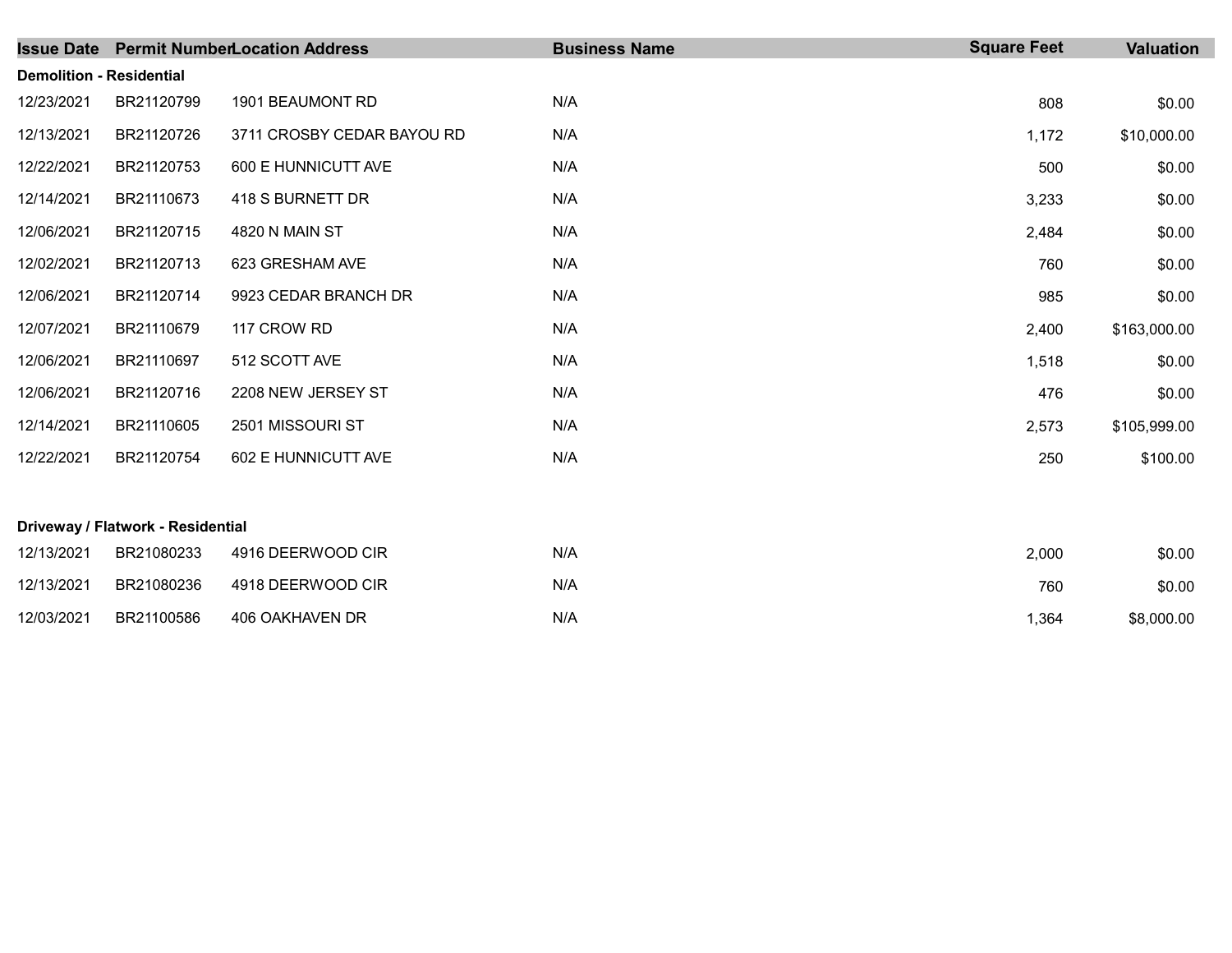|                               |            | <b>Issue Date Permit NumberLocation Address</b> | <b>Business Name</b> | <b>Square Feet</b> | Valuation   |
|-------------------------------|------------|-------------------------------------------------|----------------------|--------------------|-------------|
| <b>Fence - Residential</b>    |            |                                                 |                      |                    |             |
| 12/14/2021                    | BR21120729 | 15 NORTHRIDGE DR                                | N/A                  | $\mathbf 0$        | \$1,000.00  |
| 12/06/2021                    | BR21110696 | 418 BARBERRY LN                                 | N/A                  | 304                | \$11,535.00 |
| 12/06/2021                    | BR21110692 | 5002 ASHWOOD DR                                 | N/A                  | 0                  | \$3,000.00  |
| 12/10/2021                    | BR21110676 | 803 ROSEWOOD DR                                 | N/A                  | 90                 | \$500.00    |
| 12/03/2021                    | BR21110661 | 2209 FLORIDA ST                                 | N/A                  | 0                  | \$1,000.00  |
| 12/28/2021                    | BR21120778 | 203 LAKEWOOD DR                                 | N/A                  | 242                | \$3,984.00  |
| 12/28/2021                    | BR21120779 | 415 BARBERRY LN                                 | N/A                  | 239                | \$8,435.00  |
|                               |            |                                                 |                      |                    |             |
| <b>Foundation Repair</b>      |            |                                                 |                      |                    |             |
| 12/06/2021                    | BR21120721 | 3405 MISSION VIEJO DR                           | N/A                  | 15                 | \$7,800.00  |
| 12/06/2021                    | BR21120722 | 207 KELLY LN                                    | N/A                  | 11                 | \$5,300.00  |
| 12/14/2021                    | BR21120771 | 5103 GLEN HAVEN DR                              | N/A                  | 10                 | \$11,250.00 |
|                               |            |                                                 |                      |                    |             |
| <b>Generator Installation</b> |            |                                                 |                      |                    |             |
| 12/16/2021                    | BR21120752 | 6507 HUNTERS CREEK LN                           | N/A                  | 15                 | \$19,126.00 |
| 12/15/2021                    | BR21120730 | 3704 DEL ORO DR                                 | N/A                  | 15                 | \$12,000.00 |
| 12/22/2021                    | BR21120732 | 4701 BUSH RD, 19                                | N/A                  | 15                 | \$12,000.00 |
| 12/22/2021                    | BR21120731 | 4701 BUSH RD, 10                                | N/A                  | 15                 | \$12,000.00 |
| 12/02/2021                    | BR21110688 | 8814 MORNING DOVE LN                            | N/A                  | 15                 | \$12,995.00 |
| 12/14/2021                    | BR21110657 | 4714 GULFWAY DR                                 | N/A                  | 15                 | \$14,415.00 |
| 12/02/2021                    | BR21110684 | 3419 MCKINNEY RD                                | N/A                  | 15                 | \$16,265.00 |
| 12/02/2021                    | BR21110617 | 122 N BURNETT DR                                | N/A                  | 15                 | \$15,385.00 |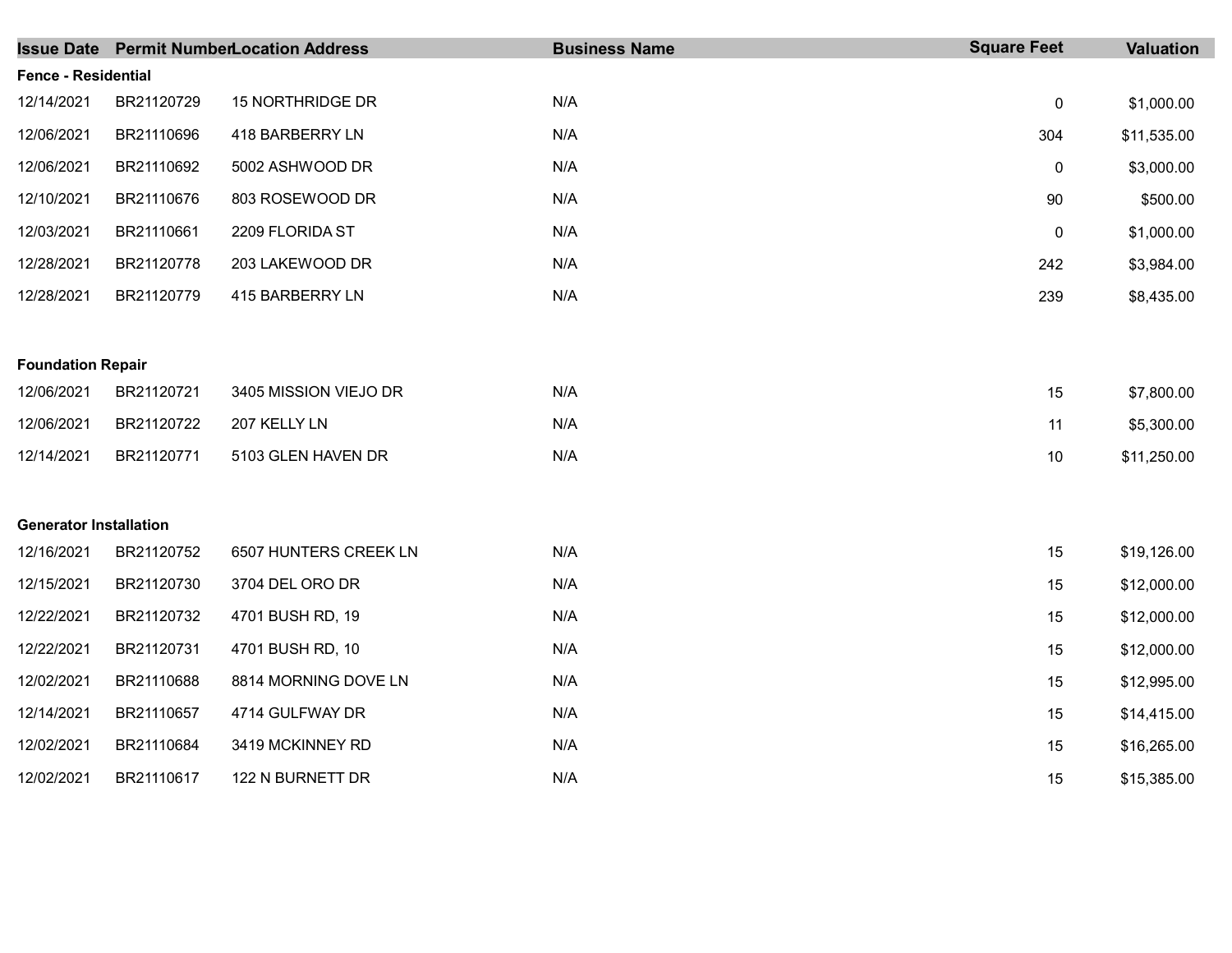| <b>Issue Date</b>                  |            | <b>Permit NumberLocation Address</b> | <b>Business Name</b> | <b>Square Feet</b> | Valuation |  |  |  |  |
|------------------------------------|------------|--------------------------------------|----------------------|--------------------|-----------|--|--|--|--|
| <b>Manufactured Home Placement</b> |            |                                      |                      |                    |           |  |  |  |  |
| 12/09/2021                         | BH21110018 | 3500 MCKINNEY RD, 59                 | N/A                  | 1,038              | \$0.00    |  |  |  |  |
| 12/07/2021                         | BH21110017 | 2743 BAY OAKS HARBOR DR              | N/A                  | 320                | \$0.00    |  |  |  |  |
| 12/30/2021                         | BH21100007 | 115 FLAMINGO BIGHT S                 | N/A                  | 1.216              | \$0.00    |  |  |  |  |
| 12/22/2021                         | BH21100012 | 2834 MASSEY TOMPKINS RD. 34          | N/A                  | 1,676              | \$0.00    |  |  |  |  |
| 12/20/2021                         | BH21120025 | 1217 DANIEL ST                       | N/A                  | 924                | \$0.00    |  |  |  |  |
| 12/08/2021                         | BH21110021 | 3500 MCKINNEY RD, 45                 | N/A                  | 1,080              | \$0.00    |  |  |  |  |
| 12/29/2021                         | BH21100013 | 2834 MASSEY TOMPKINS RD. 1           | N/A                  | 1,676              | \$0.00    |  |  |  |  |

## New Construction - Commercial

| 12/14/2021 | BC21120320 | 600 Convention Center Way | CITY OF BAYTOWN SANITARY SEWER LIFT STATION | 390   | \$0.00       |
|------------|------------|---------------------------|---------------------------------------------|-------|--------------|
| 12/02/2021 | BC21080156 | 1220 S AIRHART DR         | Horizon Environmental                       | 3,360 | \$500,000.00 |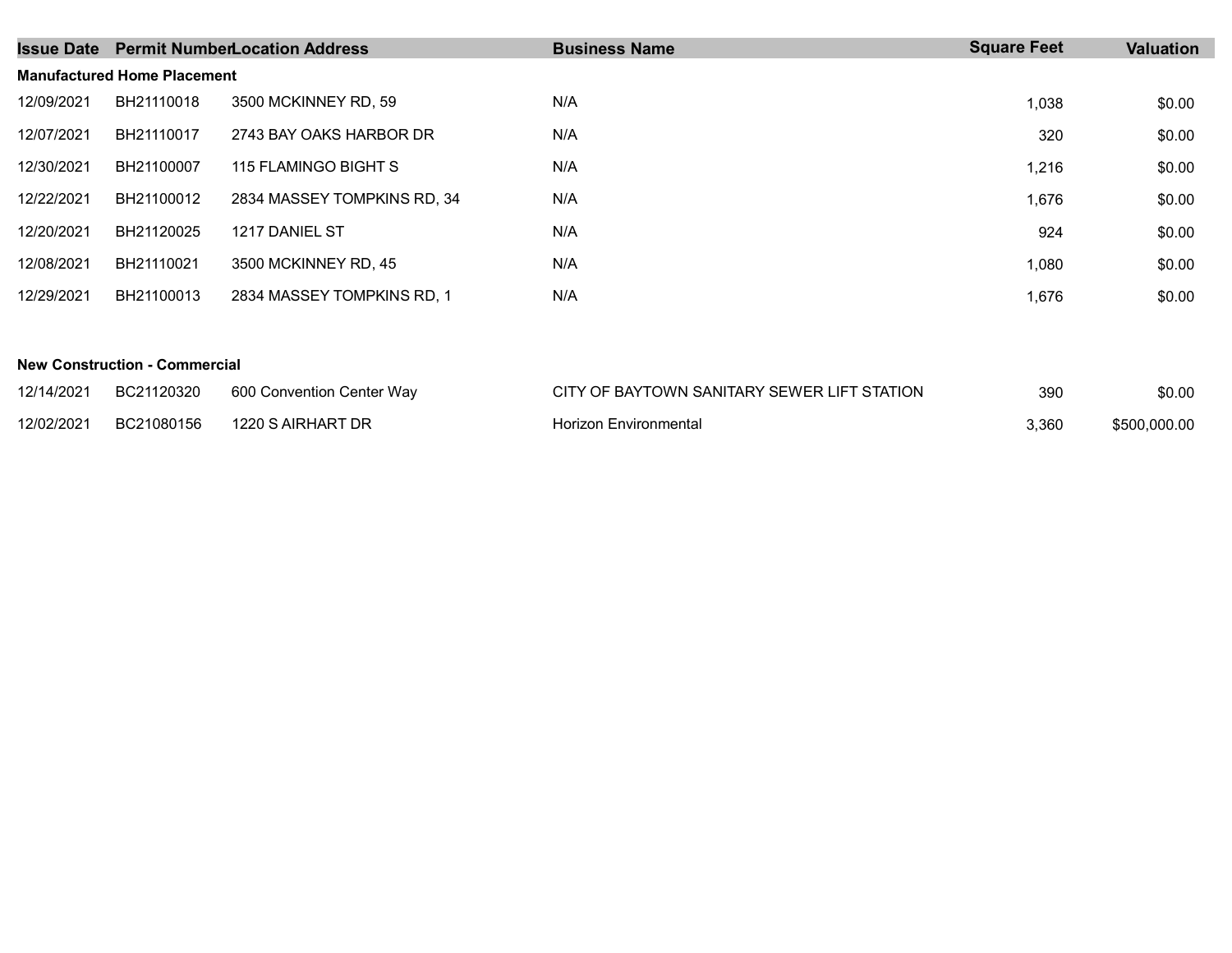|            |                                       | <b>Issue Date Permit NumberLocation Address</b> | <b>Business Name</b> | <b>Square Feet</b> | <b>Valuation</b> |
|------------|---------------------------------------|-------------------------------------------------|----------------------|--------------------|------------------|
|            | <b>New Construction - Residential</b> |                                                 |                      |                    |                  |
| 12/30/2021 | BR21120828                            | 6502 BEACON VIEW DR                             | N/A                  | 2,568              | \$0.00           |
| 12/13/2021 | BR21120760                            | 8423 SUNSET HORIZON DR                          | N/A                  | 1,660              | \$116,200.00     |
| 12/28/2021 | BR21120757                            | 6706 CORAL HOLLOW DR                            | N/A                  | 2,140              | \$175,747.00     |
| 12/13/2021 | BR21120761                            | 8427 SUNSET HORIZON DR                          | N/A                  | 2,044              | \$143,080.00     |
| 12/13/2021 | BR21120759                            | 8419 SUNSET HORIZON DR                          | N/A                  | 2,225              | \$155,750.00     |
| 12/13/2021 | BR21120768                            | 6614 HIDDEN DUNES DR                            | N/A                  | 1,660              | \$116,200.00     |
| 12/13/2021 | BR21120763                            | 8435 SUNSET HORIZON DR                          | N/A                  | 1,842              | \$128,940.00     |
| 12/22/2021 | BR21120804                            | 3015 KETTERING DR                               | N/A                  | 2,000              | \$0.00           |
| 12/28/2021 | BR21120814                            | 8018 BROOKS CROSSING DR                         | N/A                  | 2,419              | \$0.00           |
| 12/29/2021 | BR21120747                            | 1207 CARVER ST                                  | N/A                  | 1,356              | \$180,000.00     |
| 12/13/2021 | BR21120769                            | 6627 HIDDEN DUNES DR                            | N/A                  | 2,456              | \$171,920.00     |
| 12/13/2021 | BR21120770                            | 6510 BEACON VIEW DR                             | N/A                  | 2,456              | \$171,920.00     |
| 12/07/2021 | BR21120733                            | 1105 ROBERT ST                                  | N/A                  | 1,527              | \$0.00           |
| 12/30/2021 | BR21070148                            | 227 RUE ORLEANS ST                              | N/A                  | 2,020              | \$184,025.00     |
| 12/07/2021 | BR21070156                            | 315 SHADY LN                                    | N/A                  | 1,144              | \$0.00           |
| 12/15/2021 | BR21100543                            | 8010 BROOKS CROSSING DR                         | N/A                  | 2,925              | \$160,875.00     |
| 12/15/2021 | BR21110651                            | 8438 BAY ORCHARD DR                             | N/A                  | 2,341              | \$187,520.00     |
| 12/02/2021 | BR21110664                            | 606 TRAVIS ST                                   | N/A                  | 1,769              | \$163,000.00     |
| 12/03/2021 | BR21120727                            | 5340 WEST RD                                    | N/A                  | 4,865              | \$0.00           |
| 12/01/2021 | BR21120719                            | 6514 BEACON VIEW DR                             | N/A                  | 2,437              | \$0.00           |
| 12/29/2021 | BR21120790                            | 1530 BARCELONA WAY                              | N/A                  | 1,770              | \$240,000.00     |
| 12/03/2021 | BR21120724                            | 1101 ROBERT ST                                  | N/A                  | 1,527              | \$0.00           |
| 12/23/2021 | BR21120706                            | 1604 BROKEN ARROW DR                            | N/A                  | 2,218              | \$333,511.42     |
| 12/13/2021 | BR21120758                            | 6518 BEACON VIEW DR                             | N/A                  | 2,225              | \$155,750.00     |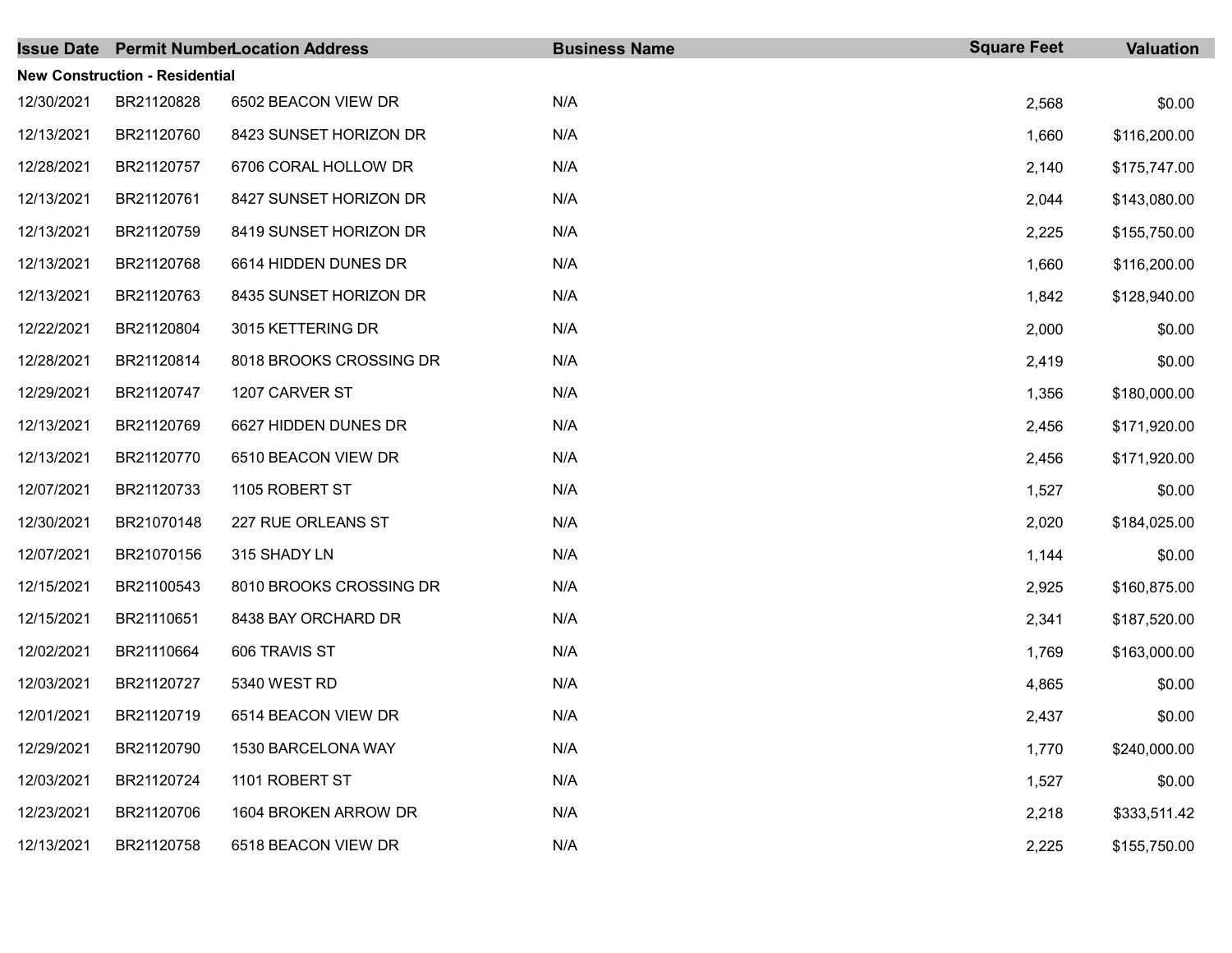|            |                                       | <b>Issue Date Permit NumberLocation Address</b> | <b>Business Name</b>                     | <b>Square Feet</b> | <b>Valuation</b> |  |  |  |  |
|------------|---------------------------------------|-------------------------------------------------|------------------------------------------|--------------------|------------------|--|--|--|--|
|            | <b>New Construction - Residential</b> |                                                 |                                          |                    |                  |  |  |  |  |
| 12/13/2021 | BR21120762                            | 8431 SUNSET HORIZON DR                          | N/A                                      | 2,009              | \$140,630.00     |  |  |  |  |
|            |                                       |                                                 |                                          |                    |                  |  |  |  |  |
|            |                                       | Remodel / Alteration / Addition - Commercial    |                                          |                    |                  |  |  |  |  |
| 12/20/2021 | BC21120303                            | 2223 ROLLINGBROOK DR, 175                       | Success on the Spectrum                  | 4,000              | \$280,000.00     |  |  |  |  |
| 12/21/2021 | BC21080155                            | 6202 GARTH RD                                   | <b>Existing Tractor Supply Co</b>        | 27,535             | \$650,000.00     |  |  |  |  |
| 12/21/2021 | BC21100224                            | 4125 CROSBY CEDAR BAYOU RD, A                   | ATC - 416613 - Verizon Upgrade           | 0                  | \$25,000.00      |  |  |  |  |
| 12/23/2021 | BC21100219                            | 1809 MARKET ST, 3                               | Goose Creek CISD                         | 26,900             | \$5,800,000.00   |  |  |  |  |
| 12/21/2021 | BC21120301                            | 1803 DECKER DR                                  | <b>DISH Wireless</b>                     | 270                | \$50,000.00      |  |  |  |  |
| 12/16/2021 | BC21120325                            | 908 N ALEXANDER DR                              | <b>ASHA'S ROTI SHOP</b>                  | 1,307              | \$48,700.00      |  |  |  |  |
| 12/13/2021 | BC21120309                            | 3209 W CEDAR BAYOU LYNCHBURG RD                 | City of Baytown Goose Creek Lift Station | 270                | \$4,330,000.00   |  |  |  |  |
| 12/09/2021 | BC21120299                            | 424 # 1 W MAIN ST, 1                            | <b>Unoccupied Commercial Building</b>    | 4,398              | \$60,000.00      |  |  |  |  |
| 12/29/2021 | BC21110290                            | 3406 N MAIN ST, 120                             | Rose Unisex Salon                        | 1,028              | \$3,000.00       |  |  |  |  |
| 12/10/2021 | BC21110253                            | 2321 N ALEXANDER DR                             | PM Law Firm                              | 4,200              | \$48,000.00      |  |  |  |  |
| 12/07/2021 | BC21100210                            | 7600 BAYWAY DR, 120                             | Navarre Robbins partnership              | 5,250              | \$200,000.00     |  |  |  |  |
| 12/08/2021 | BC21120307                            | 4343 E IH 10                                    | Baytown Hyundai                          | 0                  | \$4,500,000.00   |  |  |  |  |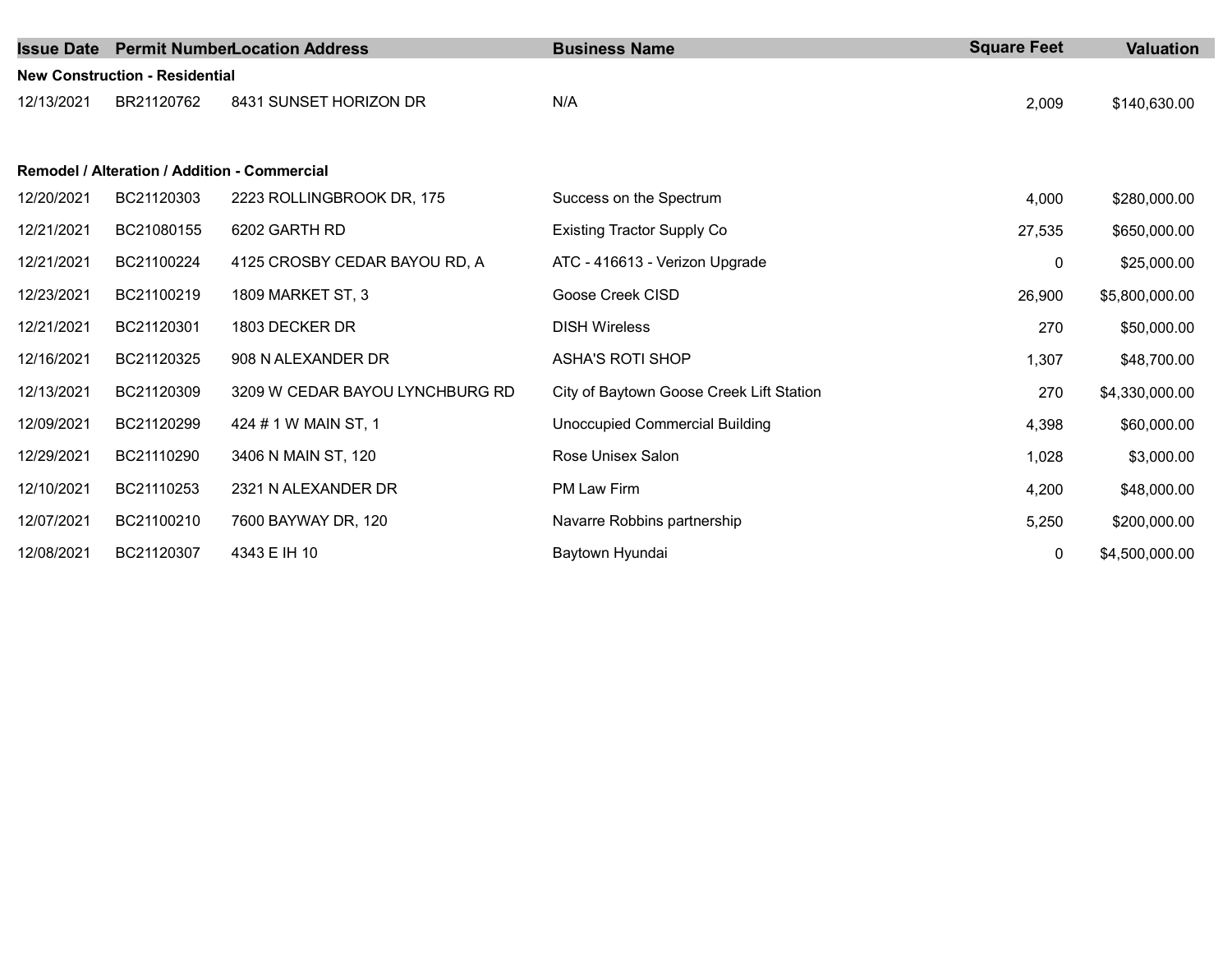|            |                                              | <b>Issue Date Permit NumberLocation Address</b> | <b>Business Name</b> | <b>Square Feet</b> | <b>Valuation</b> |
|------------|----------------------------------------------|-------------------------------------------------|----------------------|--------------------|------------------|
|            | Remodel / Alteration/ Addition - Residential |                                                 |                      |                    |                  |
| 12/30/2021 | BR21120832                                   | 3202 INDIANA ST                                 | N/A                  | $\pmb{0}$          | \$0.00           |
| 12/08/2021 | BR21110604                                   | 1216 PARK WAY DR                                | N/A                  | 1,192              | \$0.00           |
| 12/16/2021 | BR21120740                                   | 4210 QUEENSWOOD ST                              | N/A                  | 112                | \$0.00           |
| 12/08/2021 | BR21120735                                   | 301 DANUBINA ST                                 | N/A                  | 105                | \$0.00           |
| 12/20/2021 | BR21120794                                   | 7519 MAPLE LN                                   | N/A                  | $\pmb{0}$          | \$0.00           |
| 12/14/2021 | BR21120773                                   | 6 DEL ORO CT                                    | N/A                  | 4,107              | \$5,888.00       |
| 12/13/2021 | BR21120743                                   | 8015 BERKELY CT                                 | N/A                  | 1,505              | \$0.00           |
| 12/02/2021 | BR21110689                                   | 325 E TEXAS AVE                                 | N/A                  | 1,415              | \$0.00           |
| 12/09/2021 | BR21110701                                   | 806 SUNNYBROOK DR                               | N/A                  | 1,595              | \$20,491.15      |
| 12/22/2021 | BR21110613                                   | 7024 BAYWAY DR                                  | N/A                  | 1,871              | \$20,000.00      |
| 12/08/2021 | BR21070161                                   | 3902 EGYPTIAN GOOSE CT                          | N/A                  | 560                | \$0.00           |
| 12/02/2021 | BR21100493                                   | 1507 WRIGHT BLVD                                | N/A                  | 864                | \$37,434.00      |
| 12/02/2021 | BR21080290                                   | 3311 MCKINNEY RD                                | N/A                  | 899                | \$0.00           |
| 12/14/2021 | BR21090385                                   | 5000 SOMERSET DR                                | N/A                  | 2,322              | \$0.00           |
| 12/06/2021 | BR21110702                                   | 4206 QUEENSWOOD ST                              | N/A                  | 1,100              | \$13,800.00      |
| 12/29/2021 | BR21120777                                   | 212 LAKEWOOD DR                                 | N/A                  | 1,675              | \$20,000.00      |
| 12/07/2021 | BR21120725                                   | 319 E HUNNICUTT AVE                             | N/A                  | 3                  | \$0.00           |
| 12/21/2021 | BR21120795                                   | 501 E HUMBLE AVE                                | N/A                  | 0                  | \$0.00           |
| 12/23/2021 | BR21110672                                   | 3113 IOWA ST                                    | N/A                  | 1,470              | \$0.00           |
| 12/02/2021 | BR21110700                                   | 2307 MOCKINGBIRD LN                             | N/A                  | 1,595              | \$13,411.14      |
| 12/09/2021 | BR21110699                                   | 5421 SHIRLEY ST                                 | N/A                  | 1,768              | \$20,485.66      |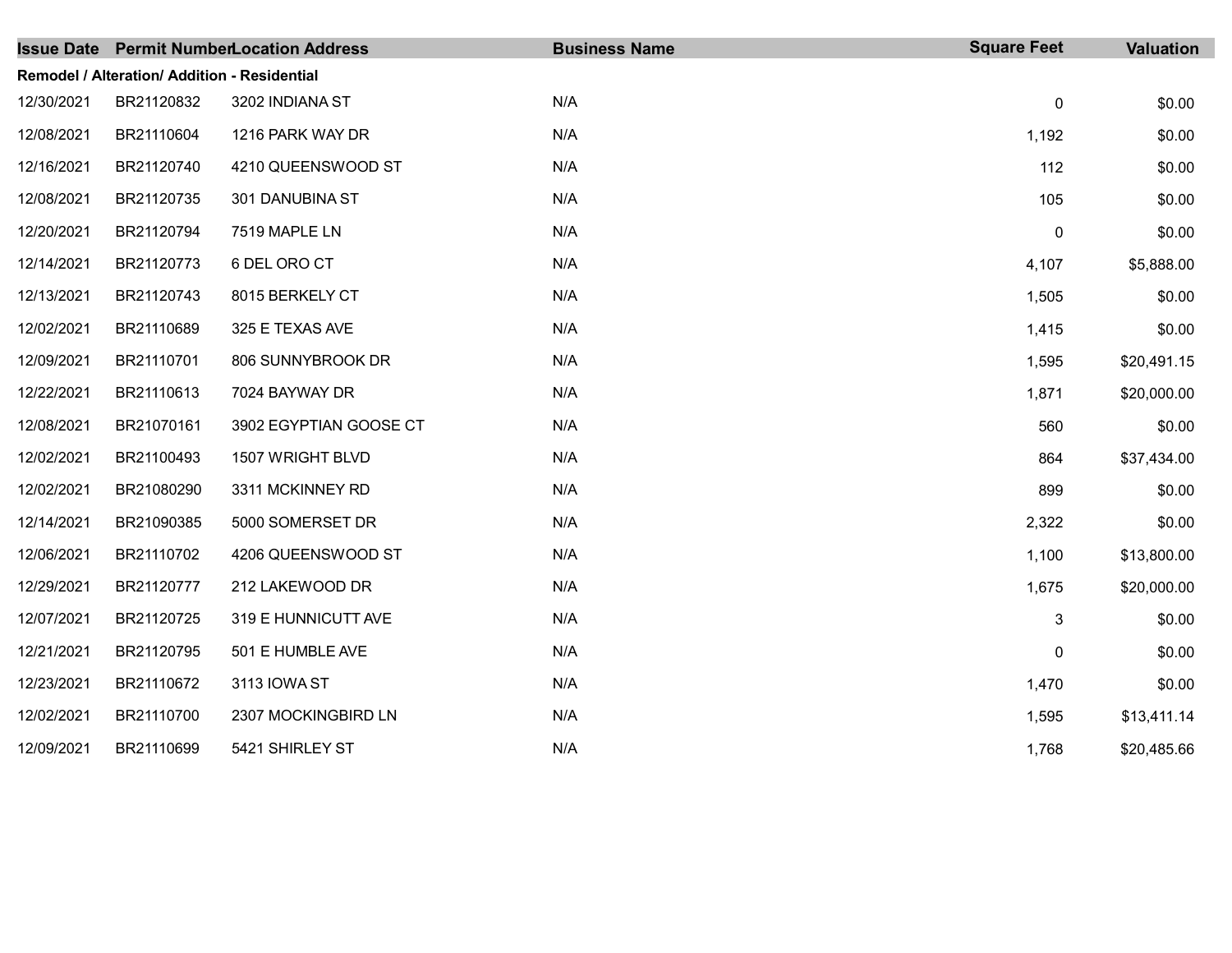| <b>Issue Date</b>        |            | <b>Permit NumberLocation Address</b> | <b>Business Name</b>             | <b>Square Feet</b> | Valuation   |
|--------------------------|------------|--------------------------------------|----------------------------------|--------------------|-------------|
| <b>Sign Construction</b> |            |                                      |                                  |                    |             |
| 12/10/2021               | BS21110071 | 5219 GARTH RD                        | Discount Tire                    | 0                  | \$10,000.00 |
| 12/14/2021               | BS21120074 | 6503 GARTH RD, 110                   | Salata salad kitchen             | 78                 | \$2,550.00  |
| 12/29/2021               | BS21120077 | 4221 E IH 10                         | Cartopia                         | 230                | \$20,000.00 |
| 12/21/2021               | BS21110065 | 8210 N MAIN ST                       | Wiz Kids Daycare and Academy     | 64                 | \$8,500.00  |
| 12/08/2021               | BS21120072 | 1222 BEECH ST                        | Our Lady of Guadalupe            | 150                | \$32,000.00 |
| 12/13/2021               | BS21080019 | 6012 E IH 10                         | 7-Eleven                         | 276                | \$15,000.00 |
| 12/08/2021               | BS21110069 | 3722 N MAIN ST, 150                  | McKinney Foot & Ankle Associates | 99                 | \$75,000.00 |
| 12/28/2021               | BS21120075 | 8829 N SH 146                        | 7-Eleven                         | 35                 | \$2,500.00  |
| 12/28/2021               | BS21120079 | 4008 GARTH RD                        | Express Oil Change               | 275                | \$18,000.00 |
| 12/28/2021               | BS21120078 | 2000 GARTH RD                        | Walgreens                        | 252                | \$5,000.00  |

## Site Work Only - Commercial

| 12/23/2021 | BC21120334 | 4401 GARTH RD             | SJMH EARLY SITE DEVELOPMENT PREP FOR CUP | 404.624 | \$4,200,000.00 |
|------------|------------|---------------------------|------------------------------------------|---------|----------------|
| 12/02/2021 | BC21120295 | 100 Convention Center Wav | BAYTOWN HOTEL CONVENTION CENTER          |         | \$0.00         |